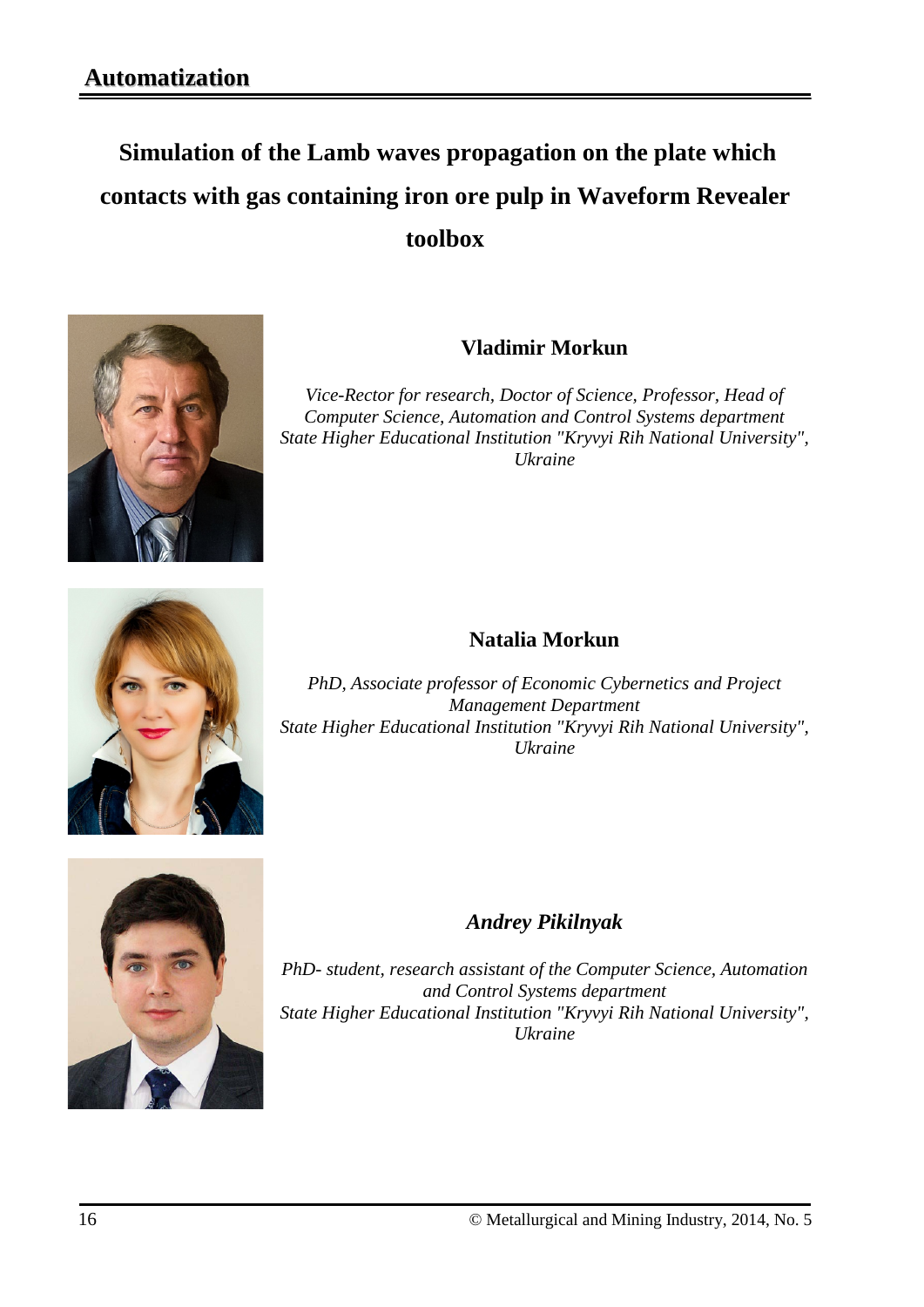#### Abstract

A method for the effective control of the pulp gas phase composition in the flotation process using dynamic effects of high energy ultrasound on the base of phased array technology and determination of its parameters are described.

Key words: ULTRASOUND, PULP, CONTROL, LAMB WAVES

Lamb waves are elastic perturbations propagating in a solid plate (layer), which has a displacement in the direction of wave propagation and perpendicular to the plane of the plate [1].

Various methods and devices of ultrasonic testing, which found application in process automation in [2-13] are discussed. It is noted the advantages of these methods, such as high accuracy and reliability in aggressive media parameters measuring. Thus, the use of these methods is one of the most promising approaches in the development of measurement systems for the process automation.

The ultrasonic measurement methods in the practice of minerals beneficiation have been used primarily for determining the parameters of the pulp, as well as for liquid and lumpy materials level monitoring in process vessels.

In [2,3] it is shown that the intensity measurement of high-frequency ultrasonic oscillations passing through a controlled volume of pulp, as well as surface ultrasonic Lamb waves passed a fixed distance on the surface which contacts with the investigated medium during highenergy ultrasound exposure. The ultrasound intensity which varies on the well-known law, allow us to estimate the pulp reducted ore particle size distribution function, ie its particle size distribution of the solid phase.

The purpose is to investigate the features of Lamb waves propagation on the steel plate which contacts within a randomly heterogeneous medium (gas containing iron ore pulp) in the process of its natural and specially organized movement.

Let's consider a plane harmonic Lamb wave which propagates in the plate with thickness 2*d* in the positive direction of the axis *X*. Let's introduce the scalar  $\varphi$  and vector  $\psi$  displacement potentials, describing longitudinal and transverse waves respectively for the region occupied by the plate. Values of  $\varphi$  and  $\psi$  can be represented in the following form[1]

$$
\phi = A_s chqze^{ikx} + B_a shqze^{ikx}, \qquad (1)
$$

$$
\psi = D_{\rm s} s h s z e^{ikx} + C_a ch s z e^{ikx}, \qquad (2)
$$

 $A_s$ ,  $B_a$ ,  $C_a$ ,  $D_s$  - are the arbitrary constants;  $k -$  is the wave number of the Lamb waves;

$$
q = \sqrt{k^2 - k_l^2} \ ; \ s = \sqrt{k^2 - k_t^2}
$$

The values of the wave number *k* are determined from the characteristic equations

$$
\left(k^2 + s^2\right)^2 ch \cdot qh \cdot sh \cdot sd -
$$
  

$$
-4k^2qs \cdot sh \cdot qd \cdot ch \cdot sd = 0
$$
 (3)

$$
(k2 + s2)2 sh \cdot qd \cdot ch \cdot sd -
$$
  
-4k<sup>2</sup>qs \cdot ch \cdot qd \cdot sh \cdot sd = 0' (4)

After some simple mathematical transformations the expressions for calculation of desired potentials can be obtained by

$$
\phi = A_s ch \cdot q_s z e^{ik_s x} + B_a sh \cdot q_a z e^{ik_a x},\tag{5}
$$

$$
\psi = \frac{2ik_s q_s sh \cdot q_s d}{\left(k_s^2 + s_s^2\right) sh s_s d} A_s sh \cdot s_s z e^{ik_s x} +
$$

$$
+ \frac{2ik_a q_a ch_a \cdot q_a d}{\left(k_a^2 + s_a^2\right) ch \cdot s_a d} B_a ch s_a z e^{ik_a x}
$$
 $(6)$ 

where  $q_{s,a} = \sqrt{k_{s,a}^2 - k_l^2}$ ;  $S_{s,a} = \sqrt{k_{s,a}^2 - k_l^2}$ .

Expressions (5) and (6) allows to calculate the displacement components *U* and *W* [1]

$$
U = U_s + U_a,
$$
  
\n(7)  
\n
$$
W = W_s + W_a,
$$
  
\n(8)  
\n
$$
U_s = Ak_s \left( \frac{ch \cdot q_s z}{sh \cdot q_s d} - \frac{2q_s s_s}{k_s^2 + s_s^2} \frac{sh \cdot s_a z}{ch \cdot s_a d} \right) \times
$$
  
\n
$$
\times e^{i \left( k_s x - \omega t - \frac{\pi}{2} \right)}
$$
  
\n
$$
U_a = B k_a \left( \frac{sh \cdot q_a z}{ch \cdot q_a d} - \frac{2q_a s_a}{k_a^2 + s_a^2} \frac{sh \cdot s_a z}{ch \cdot s_a d} \right) \times
$$
  
\n(10)

 $e^{i\left(k_a x - \omega t - \frac{\pi}{2}\right)}$ 

 $\times e^{i\left(k_a x-\omega t-\frac{\pi}{2}\right)}$ 

© Metallurgical and Mining Industry, 2014, No. 5 17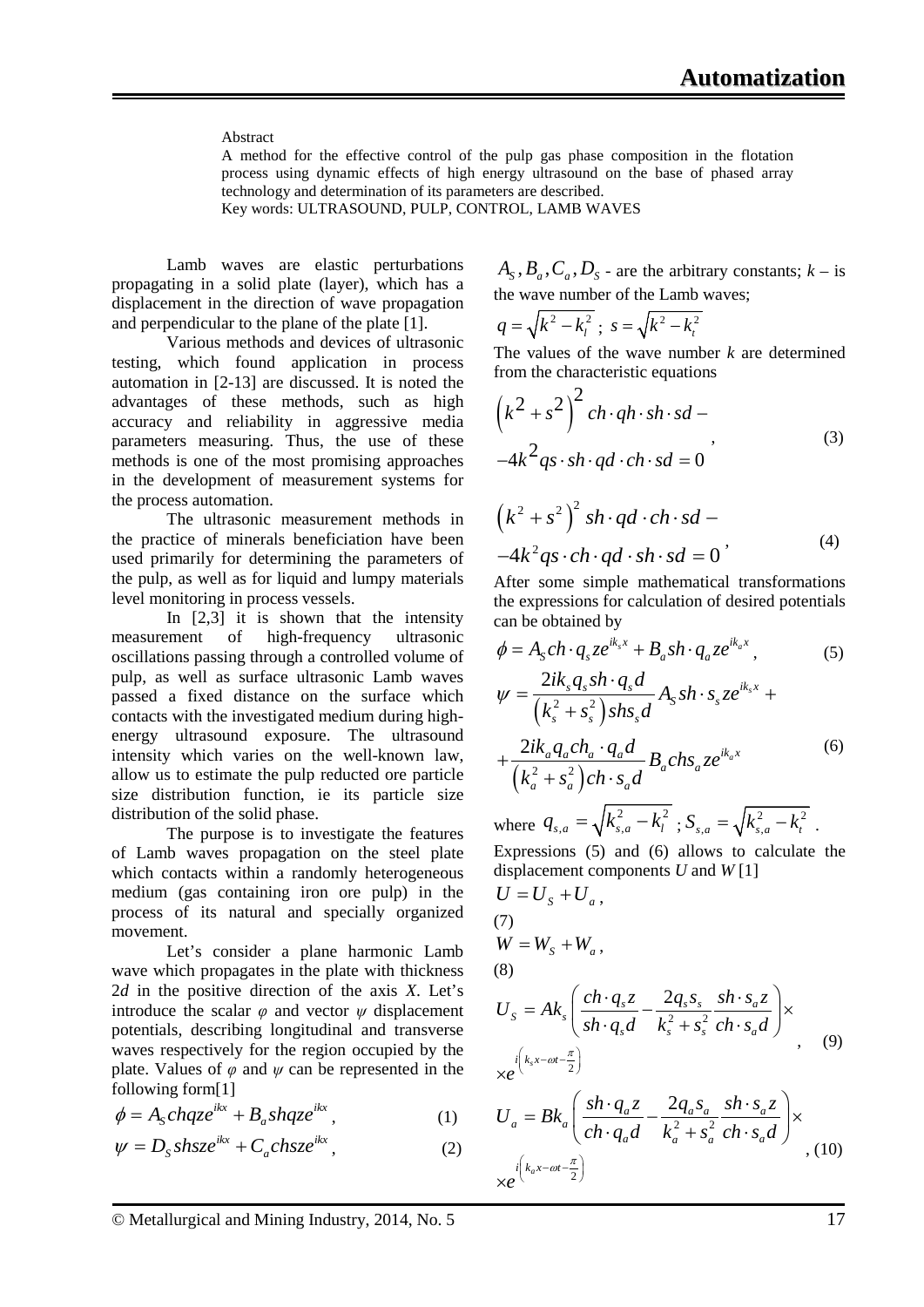$$
W_{s} = -Aq_{s} \left( \frac{sh \cdot q_{s}z}{sh \cdot q_{s}d} - \frac{2k_{s}^{2}}{k_{s}^{2} + s_{s}^{2}} \frac{sh \cdot s_{s}z}{sh \cdot s_{s}d} \right) \times
$$
  
\n
$$
\times e^{i \left( k_{s}x - \omega t - \frac{\pi}{2} \right)}
$$
  
\n
$$
W_{a} = -Bq_{a} \left( \frac{ch \cdot q_{a}z}{ch \cdot q_{a}d} - \frac{2k_{a}^{2}}{k_{a}^{2} + s_{a}^{2}} \frac{ch \cdot s_{a}z}{ch \cdot s_{a}d} \right) \times
$$
  
\n
$$
\times e^{i \left( k_{a}x - \omega t - \frac{\pi}{2} \right)}
$$
  
\n
$$
\times e^{i \left( k_{a}x - \omega t - \frac{\pi}{2} \right)}
$$
  
\n(12)

where  $A$  and  $B$  – constants.

By analyzing  $(5)$  -  $(12)$  it can be noticed that in the first wave group, which marked with index *s*, the motion is symmetrical relative to the plane  $Z = 0$  (i.e., in the upper and lower plate halves the displacement *U* has the same sign and the displacement *W* is opposite). In the second



**Figure 1** Lamb wave phase velocity of Steel **Figure 2** Tuning of Steel: Strain



#### **Conclusions**

The experimental results confirm the effectiveness of the above approach, and the Waveform Revealer package is useful and effective tool for simulation of Lamb waves propagation in different materials

#### **References**

1. Viktorov I. *Fizicheskiye osnovy primeneniya ultrazvukovykh voln Releya i Lemba v tekhnike*, Moscow, Nauka, 1966.

group of waves marked with index *a*, the motion is anti-symmetric relative to the plane  $Z = 0$  (i.e., in the upper and lower plate halves the displacement *U* has opposite signs, and the displacement *W* has the same sign).

The first group waves are symmetric Lamb waves and the second group waves are antisymmetric. The finite number of symmetric and anti-symmetric Lamb waves which differ from each other by phase and group velocities, as well as the distribution of displacements and plate thickness stresses in the plate with thickness of 2d at frequency *ω* can be defined.

To simulate Lamb wave phase and group velocity, wavelength and tuning for the stainless steel we use the software tools of Waveform Revealer package in Matlab (Fig.1–4 [14]).





- 2. Lamb H. *On waves in an elastic plate*. Proc. Roy. Soc., No 93, (1917): 114.
- 3. Rzhevskiy V., Yamshchikov V. *Ultrazvukovoy kontrol i issledovaniya v gornom dele*, Moscow, Nedra, 1968.
- 4. Brajnikov N., Shavykina N., Gordeev, A., Skripalov V. The use of Lamb waves for level detection of liquid media. *Instrumentation and control systems*, No 9, (1975), p.p. 31-32.